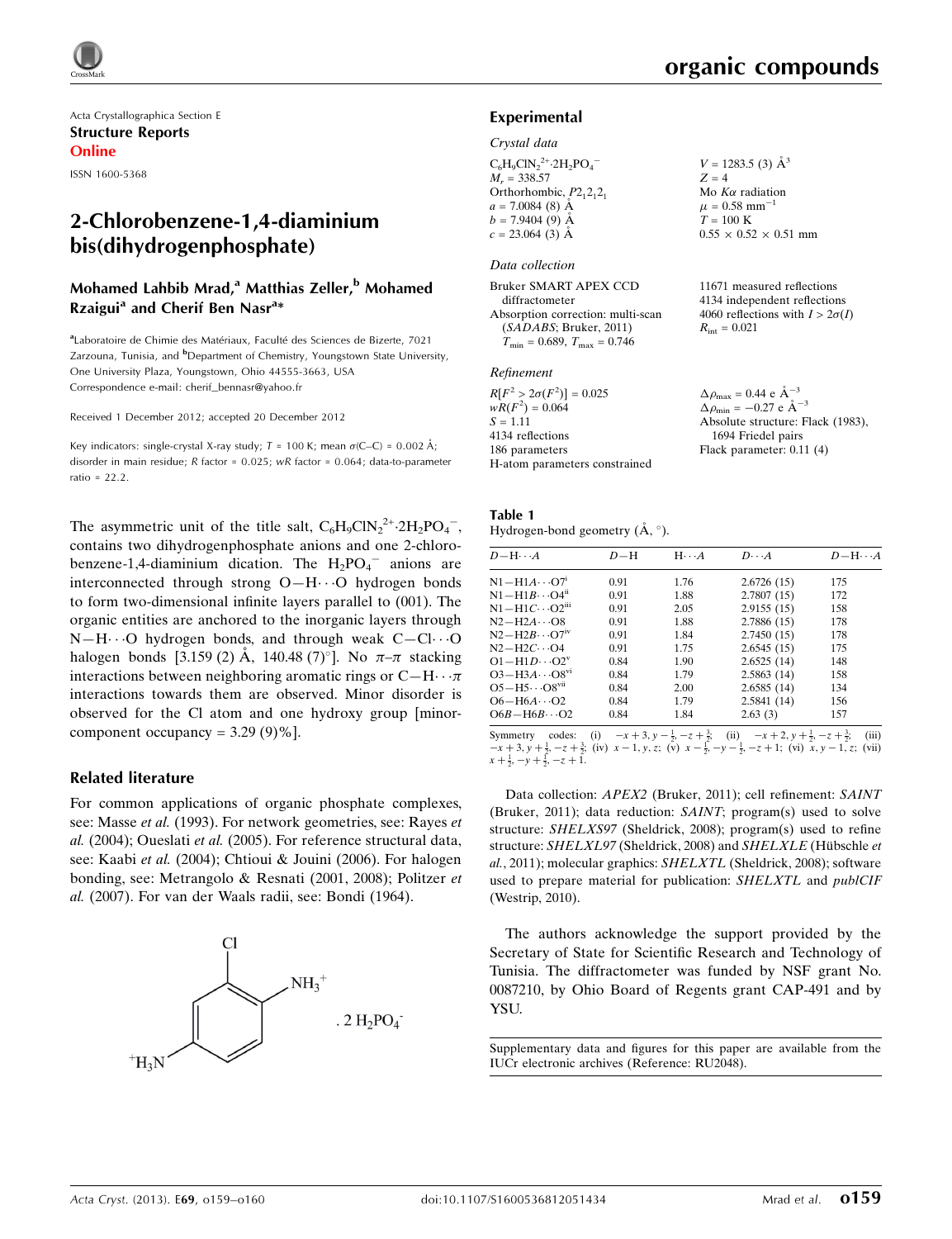#### References

- [Bondi, A. \(1964\).](https://scripts.iucr.org/cgi-bin/cr.cgi?rm=pdfbb&cnor=ru2048&bbid=BB1) J. Phys. Chem. 68, 441–451.
- Bruker (2011). APEX2, SAINT and SADABS[. Bruker AXS Inc., Madison,](https://scripts.iucr.org/cgi-bin/cr.cgi?rm=pdfbb&cnor=ru2048&bbid=BB2) [Wisconsin, USA.](https://scripts.iucr.org/cgi-bin/cr.cgi?rm=pdfbb&cnor=ru2048&bbid=BB2)
- [Chtioui, A. & Jouini, A. \(2006\).](https://scripts.iucr.org/cgi-bin/cr.cgi?rm=pdfbb&cnor=ru2048&bbid=BB3) Mater. Res. Bull. 41, 569–575.
- [Flack, H. D. \(1983\).](https://scripts.iucr.org/cgi-bin/cr.cgi?rm=pdfbb&cnor=ru2048&bbid=BB4) Acta Cryst. A39, 876–881.
- Hübschle, C. B., Sheldrick, G. M. & Dittrich, B. (2011). J. Appl. Cryst. 44, 1281-[1284.](https://scripts.iucr.org/cgi-bin/cr.cgi?rm=pdfbb&cnor=ru2048&bbid=BB5)
- [Kaabi, K., Ben Nasr, C. & Lefebvre, F. \(2004\).](https://scripts.iucr.org/cgi-bin/cr.cgi?rm=pdfbb&cnor=ru2048&bbid=BB6) Mater. Res. Bull. 39, 205–215.
- [Masse, R., Bagieu-Beucher, M., Pecaut, J., Levy, J. P. & Zyss, J. \(1993\).](https://scripts.iucr.org/cgi-bin/cr.cgi?rm=pdfbb&cnor=ru2048&bbid=BB7) [Nonlinear Opt.](https://scripts.iucr.org/cgi-bin/cr.cgi?rm=pdfbb&cnor=ru2048&bbid=BB7) 5, 413–423.
- [Metrangolo, P. & Resnati, G. \(2001\).](https://scripts.iucr.org/cgi-bin/cr.cgi?rm=pdfbb&cnor=ru2048&bbid=BB8) Chem. Eur. J. 7, 2511–2519.
- [Metrangolo, P. & Resnati, G. \(2008\).](https://scripts.iucr.org/cgi-bin/cr.cgi?rm=pdfbb&cnor=ru2048&bbid=BB9) Science (Washington, DC), 321, 918–919. [Oueslati, A., Ben Nasr, C., Durif, A. & Lefebvre, F. \(2005\).](https://scripts.iucr.org/cgi-bin/cr.cgi?rm=pdfbb&cnor=ru2048&bbid=BB10) Mater. Res. Bull. 39[, 970–980.](https://scripts.iucr.org/cgi-bin/cr.cgi?rm=pdfbb&cnor=ru2048&bbid=BB10)
- [Politzer, P., Lane, P., Concha, M. C., Ma, Y. & Murray, J. S. \(2007\).](https://scripts.iucr.org/cgi-bin/cr.cgi?rm=pdfbb&cnor=ru2048&bbid=BB11) J. Mol.
- Model. 13[, 305–311.](https://scripts.iucr.org/cgi-bin/cr.cgi?rm=pdfbb&cnor=ru2048&bbid=BB11) [Rayes, A., Ben Nasr, C. & Rzaigui, M. \(2004\).](https://scripts.iucr.org/cgi-bin/cr.cgi?rm=pdfbb&cnor=ru2048&bbid=BB12) Mater. Res. Bull. 39, 1113–1121.
- [Sheldrick, G. M. \(2008\).](https://scripts.iucr.org/cgi-bin/cr.cgi?rm=pdfbb&cnor=ru2048&bbid=BB13) Acta Cryst. A64, 112–122. [Westrip, S. P. \(2010\).](https://scripts.iucr.org/cgi-bin/cr.cgi?rm=pdfbb&cnor=ru2048&bbid=BB14) J. Appl. Cryst. 43, 920–925.

**0160** Mrad et al.  $\cdot$  C<sub>6</sub>H<sub>9</sub>ClN<sub>2</sub><sup>2+</sup>-2H<sub>2</sub>PO<sub>4</sub>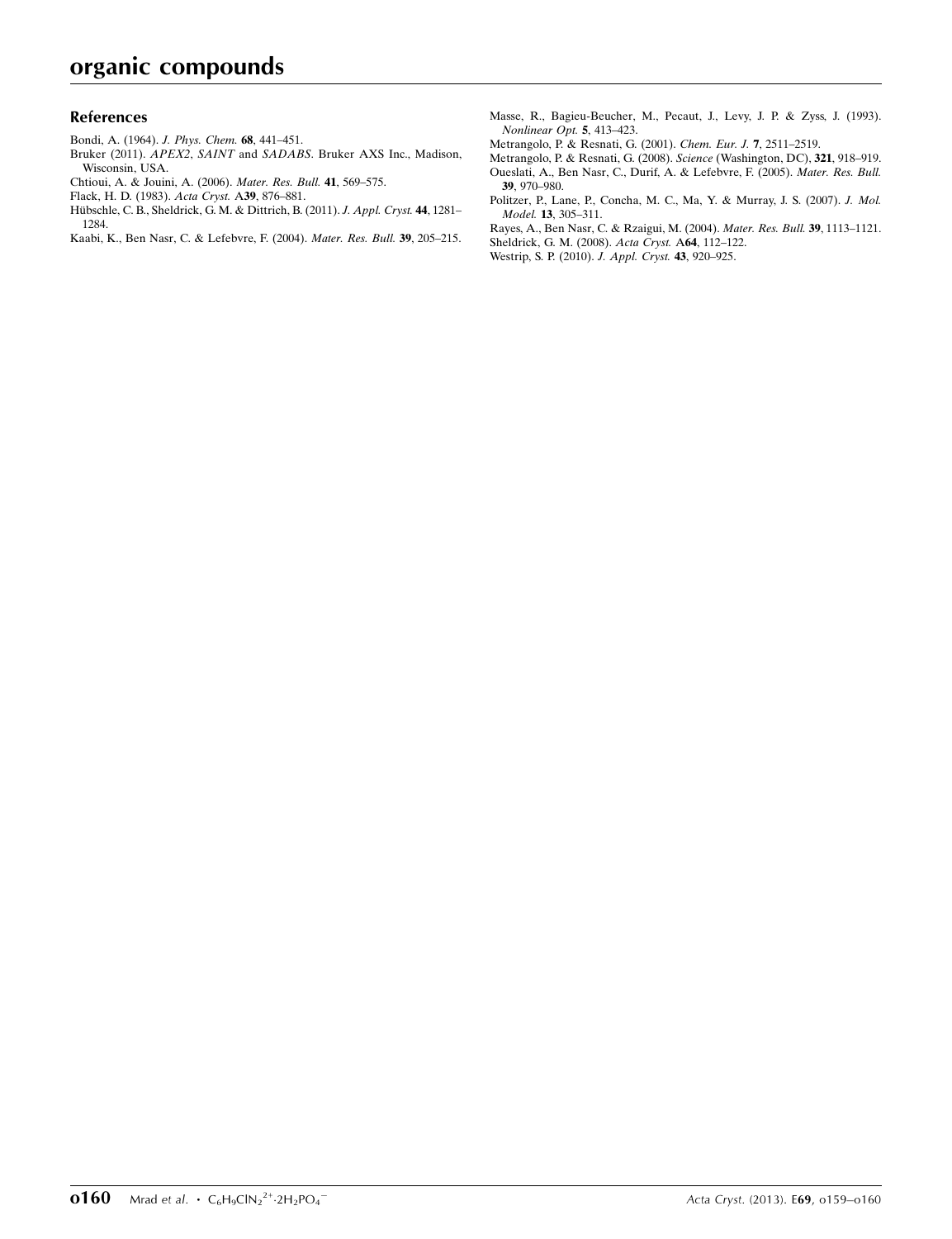# **supporting information**

*Acta Cryst.* (2013). E**69**, o159–o160 [doi:10.1107/S1600536812051434]

# **2-Chlorobenzene-1,4-diaminium bis(dihydrogenphosphate)**

## **Mohamed Lahbib Mrad, Matthias Zeller, Mohamed Rzaigui and Cherif Ben Nasr**

#### **S1. Comment**

In organic-cation monophosphates, the phosphate anions generally observed are the partially protonated acidic ones  $H_2PO_4$  or HPO<sub>4</sub><sup>2</sup>. In the solid state such anions are generally interconnected through strong hydrogen bonds so as to build infinite networks with various geometries (Rayes *et al.*, 2004; Oueslati *et al.*, 2005). If these organic-cation monophosphates hybrid materials crystallize in a noncentrosymmetric setting they are of particular interest as nonlinear optical (NLO) materials (Masse *et al.*, 1993). The present work is devoted to the structure of an organic-cation hydrogenphosphate,  $C_6H_9C1N_2(H_2PO_4)$ , formed by the reaction of 2-chlorobenzene-1,4-diamine with orthophosphoric acid, which crystallized in a non-centrosymmetric setting.

The title organic-inorganic hybrid material, while made from achiral components, crystallizes in the chiral space group *P*2<sub>1</sub>2<sub>1</sub>2<sub>1</sub>. The crystal investigated is partially racemically twinned, with a twinning ratio of 0.89 (4) to 0.11 (4). Its structure consists of one 2-chlorobenzene-1,4-diaminium dication and two crystallographically distinct  $H_2PO_4$  anions (Fig. 1). The chlorine atom is disordered over two chemically equivalent positions with a small but noticable presence of the second moiety (refined value 3.29 (9)%). Associated with this disorder is disorder of one phosphate hydroxyl group of one of the  $H_2P(2)O_4$  anions, O6. Where not mentioned otherwise, this disorder is ignored in the following more detailed discussion of the structure.

The  $HPO<sub>4</sub><sup>2</sup>$  anions show two types of P—O distances depending on whether the oxygen atoms are hydrogen donors or acceptors. As expected, the P—OH distances, varying between 1.54 (3) and 1.581 (1) Å, are significantly longer than the other P—O distances ranging from 1.500 (1) to 1.516 (1) Å. This is in agreement with the literature data (Chtioui & Jouini, 2006; Kaabi *et al.*, 2004). Figure 2 shows that the H<sub>2</sub>PO<sub>4</sub> anions are interconnected through O—H···O hydrogen bonds to form a two dimensional layer spreading parallel to the  $(0\ 0\ 1)$  plane at  $z = 0$ ,  $1/2$  and 1 (Fig. 3). The organic cations, assembled in layers parallel to the  $H_2PO_4$  anions at  $z = 1/4$  and 3/4, are anchored to the inorganic layers through N—H···O hydrogen bonds whose geometrical characteristics are given in Table 1. The projection of the whole arrangement along the *c*-axis (Fig. 3) shows the alternating cationic and anionic layers. The structure also features a weak C—Cl…O halogen bond between the chlorine atom and one of the  $H_2PO_4$  phosphate ions, a type of interaction that has recently attracted high levels of interest due to the observation of such interactions between halogenated compounds and the phosphate moieties in DNA (see *e.g.* Metrangolo & Resnati, 2008). In the title compound the Cl···O distance between C11 and O3<sup>i</sup> is 3.159 (2) Å, the C—Cl<sup>...</sup>O angle 140.48 (7)<sup>o</sup> (symmetry operator (i) -*x* + 3, *y* + 1/2, -*z* + 3/2), the equivalent values for the interaction of the minor occupied Cl atom Cl1B with O6B are 2.91 (5) Å and 130 (1)°. While the Cl···O distances are shorter than the sum of the van der Waals radii of chlorine and oxygen (*ca* 3.3 Å, Bondi, 1964), the angles observed are on the small side for C—Cl···O halogen bonds (160–180°, see *e.g.* Politzer *et al.*, 2007; Metrangolo & Resnati, 2001), indicating that the interactions observed are quite weak and more likely a result of the stronger hydrogen bonding interactions rather than one of the major driving forces determining the outcome of the assembly of the structural components of the title compound. No *π*-*π* stacking interactions between neighboring aromatic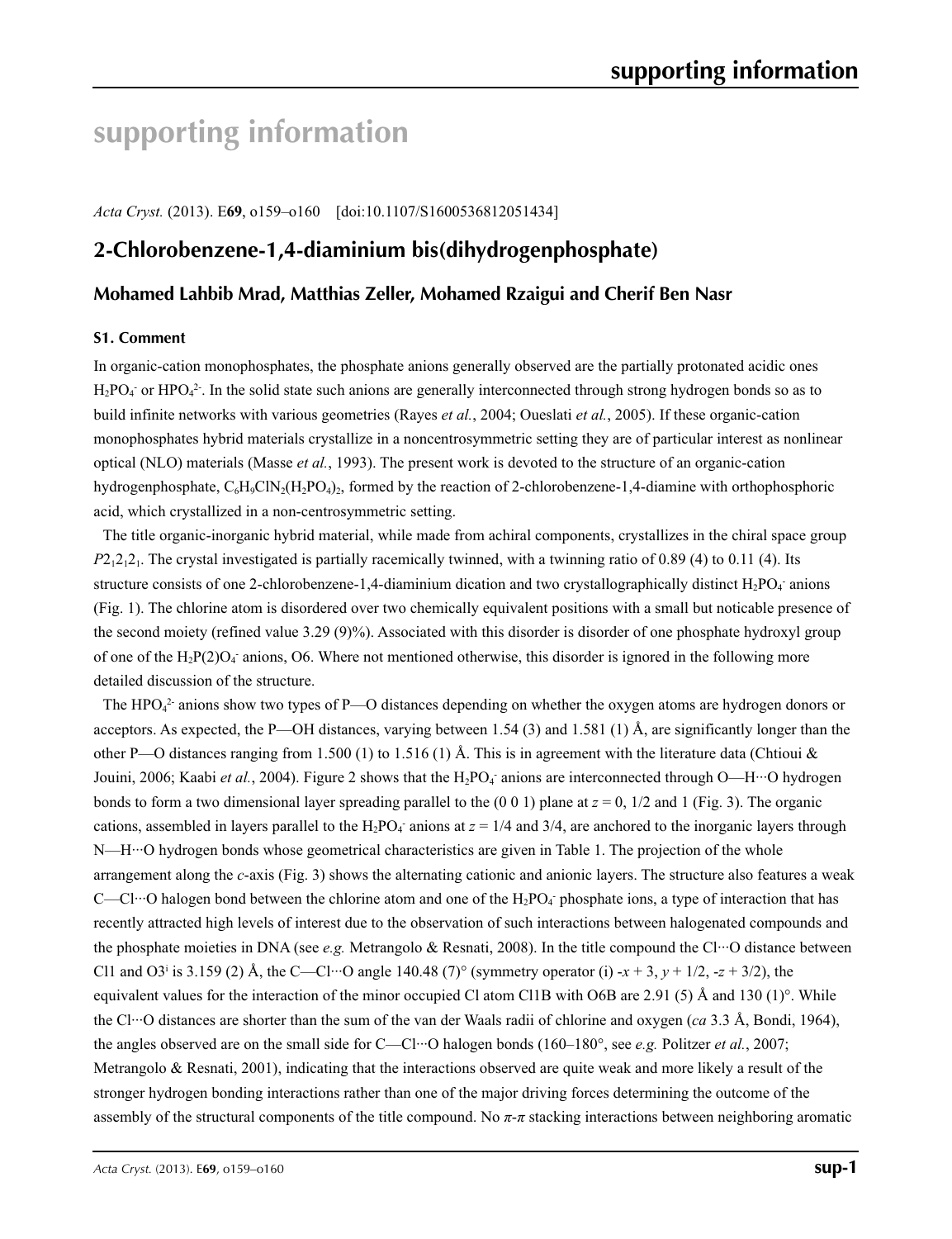rings or significant C—H···*π* interactions towards them are observed.

### **S2. Experimental**

Crystals of the title compound were prepared at room temperature by slow addition of a solution of orthophosphoric acid (6 mmol in 20 ml of water) to an alcoholic solution of 2-chlorobenzene-1,4-diamine (3 mmol in 20 ml of ethanol). The acid was added until the alcoholic solution became turbid. After filtration, the solution was allowed to slowly evaporate at room temperature over several days leading to formation of transparent prismatic crystals with suitable dimensions for single-crystal structural analysis (yield 58%). The crystals are stable for months under normal conditions of temperature and humidity.

### **S3. Refinement**

The chlorine atom is disordered over two chemically equivalent positions with a small but noticable presence of the second moiety (refined value 3.29 (9)%). Associated with this disorder is disorder of one of the phosphate hydroxyl groups, O6. The minor moiety chlorine and oxygen atoms were constrained to have the same ADPs as their major moiety counterparts. Due to the low prevalence of the minor moiety no disorder was modeled for the aromatic ring the Cl atom is bonded to, despite of the obviously unrealistic C—C—Cl angles for the minor Cl atom.

All non hydrogen atoms were refined anisotropically. All H atoms were located in difference density Fourier maps, but were then placed in calculated positions riding on their respective carrier atom with C—H distances of 0.95, N—H distances of 0.91 Å, and O—H distances of 0.84 Å. Ammonium and hydroxyl H atoms were allowed to rotate but not to tip to best fit the observed electron density distribution. The position of the hydrogen atom of the minor occupied hydroxyl group was refined with a damping factor (DAMP 2000 in *SHELXTL* (Sheldrick, 2008)). In the final refinement cycles after removal of the damping factor its position was set to ride on its carrier oxygen atom. *U*iso(H) values were constrained to be 1.2  $U_{eq}(C)$  of the parent atom for C bound H atoms, and 1.5 times  $U_{eq}(N/O)$  for N and O bound H atoms.

The compound was refined as a racemic twin. The twin ratio refined to 0.89 (4) to 0.11 (4).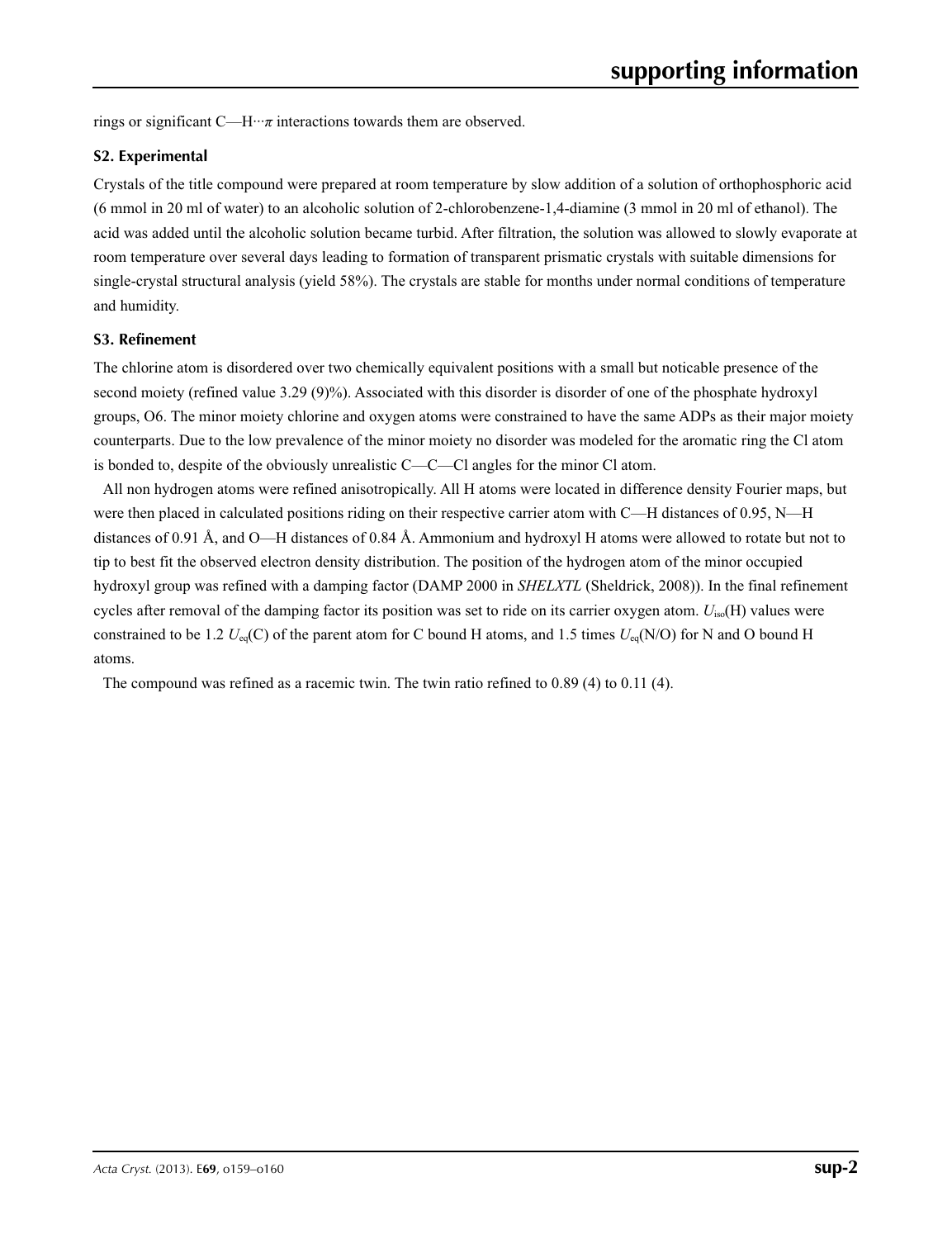

# **Figure 1**

A view of the title compound, showing 50% probability displacement ellipsoids and arbitrary spheres for the H atoms.



## **Figure 2**

Projection along the *c*-axis of an inorganic layer in the structure of the title compound. Hydrogen bonds are denoted as red broken lines.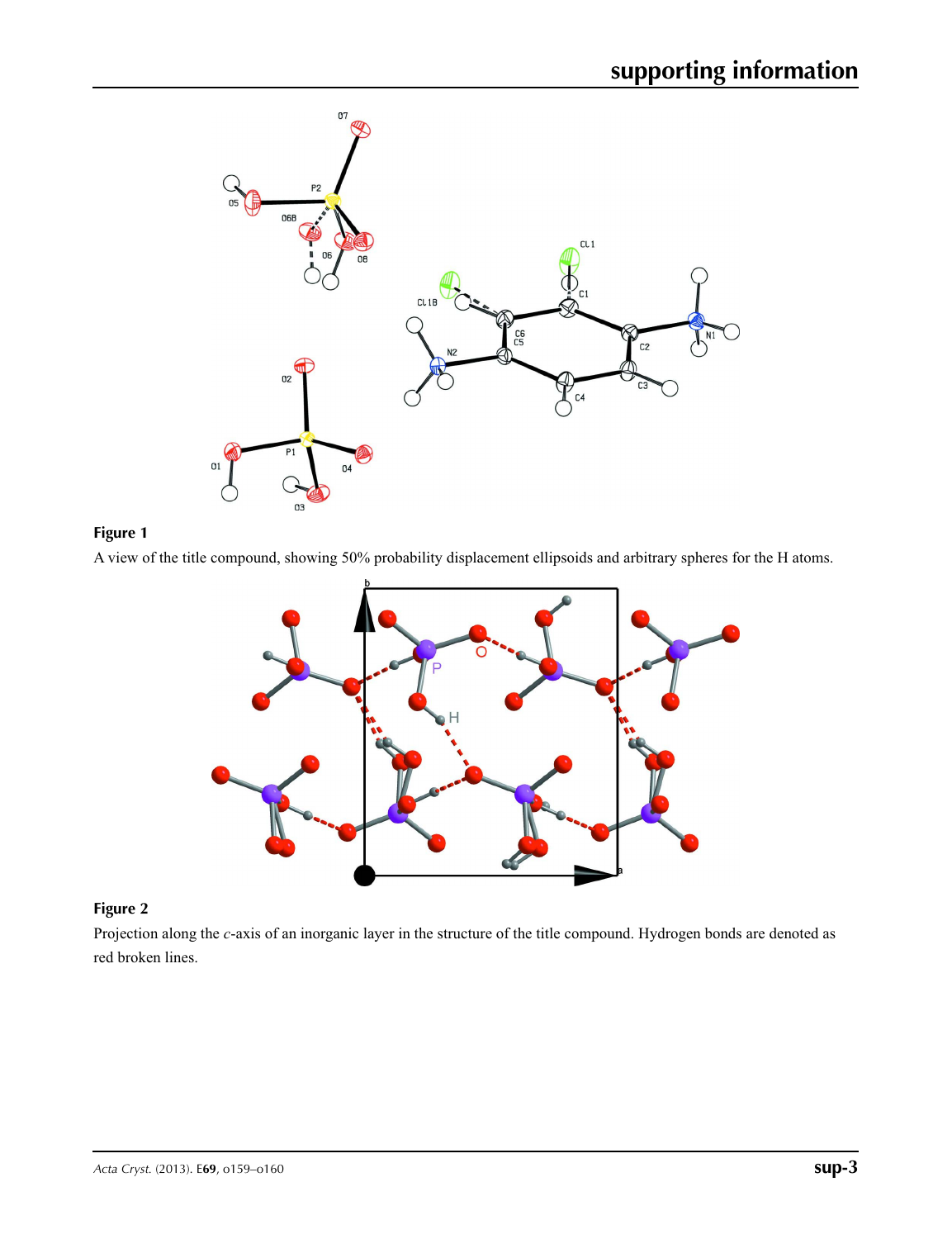

## **Figure 3**

Projection of the structure along the *b*-axis. Hydrogen bonds are denoted as red broken lines, halogen bonds as black broken lines. For the disordered Cl atom, only the major part is shown.

## **2-Chlorobenzene-1,4-diaminium bis(dihydrogenphosphate)**

| Crystal data                    |                                        |
|---------------------------------|----------------------------------------|
| $C_6H_9ClN_2^{2+}·2H_2PO_4^-$   | $F(000) = 696$                         |
| $M_r = 338.57$                  | $D_x = 1.752$ Mg m <sup>-3</sup>       |
| Orthorhombic, $P2_12_12_1$      | Mo Ka radiation, $\lambda = 0.71073$ Å |
| Hall symbol: P 2ac 2ab          | Cell parameters from 7956 reflections  |
| $a = 7.0084(8)$ Å               | $\theta$ = 2.6–31.8°                   |
| $b = 7.9404(9)$ Å               | $\mu = 0.58$ mm <sup>-1</sup>          |
| $c = 23.064(3)$ Å               | $T = 100 \text{ K}$                    |
| $V = 1283.5$ (3) Å <sup>3</sup> | Block, colourless                      |
| $Z=4$                           | $0.55 \times 0.52 \times 0.51$ mm      |
|                                 |                                        |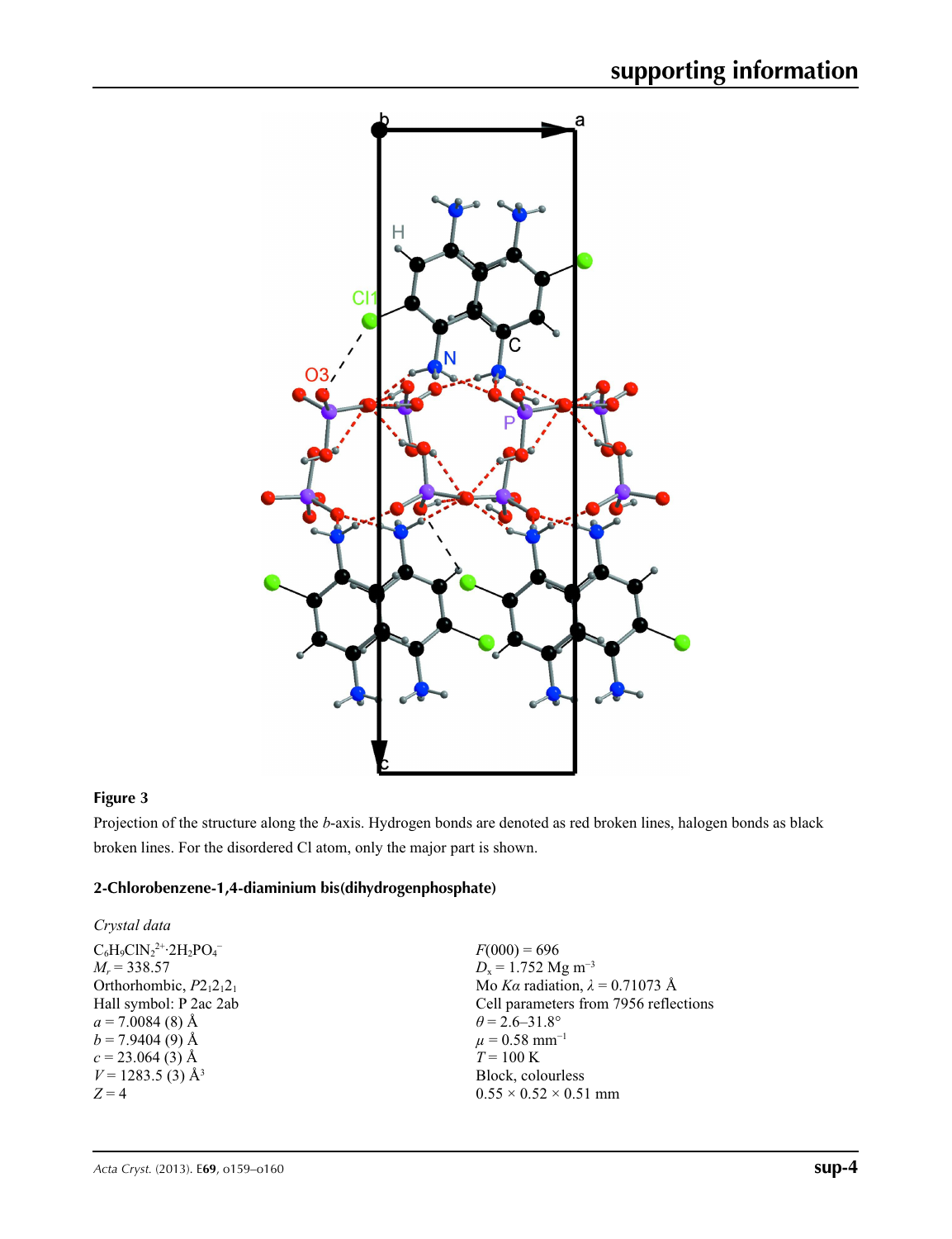*Data collection*

| Bruker SMART APEX CCD<br>diffractometer<br>Radiation source: fine-focus sealed tube<br>Graphite monochromator<br>$\omega$ scans<br>Absorption correction: multi-scan<br>(SADABS; Bruker, 2011)<br>$T_{\min}$ = 0.689, $T_{\max}$ = 0.746<br>Refinement | 11671 measured reflections<br>4134 independent reflections<br>4060 reflections with $I > 2\sigma(I)$<br>$R_{\text{int}} = 0.021$<br>$\theta_{\text{max}} = 32.0^{\circ}, \theta_{\text{min}} = 2.7^{\circ}$<br>$h = -6 \rightarrow 10$<br>$k = -11 \rightarrow 11$<br>$l = -33 \rightarrow 33$ |
|--------------------------------------------------------------------------------------------------------------------------------------------------------------------------------------------------------------------------------------------------------|------------------------------------------------------------------------------------------------------------------------------------------------------------------------------------------------------------------------------------------------------------------------------------------------|
|                                                                                                                                                                                                                                                        |                                                                                                                                                                                                                                                                                                |
| Refinement on $F^2$<br>Least-squares matrix: full                                                                                                                                                                                                      | Hydrogen site location: inferred from<br>neighbouring sites                                                                                                                                                                                                                                    |
| $R[F^2 > 2\sigma(F^2)] = 0.025$                                                                                                                                                                                                                        | H-atom parameters constrained                                                                                                                                                                                                                                                                  |
| $wR(F^2) = 0.064$                                                                                                                                                                                                                                      | $w = 1/[\sigma^2(F_0^2) + (0.0328P)^2 + 0.2706P]$                                                                                                                                                                                                                                              |
| $S = 1.11$                                                                                                                                                                                                                                             | where $P = (F_0^2 + 2F_c^2)/3$                                                                                                                                                                                                                                                                 |
| 4134 reflections                                                                                                                                                                                                                                       | $(\Delta/\sigma)_{\text{max}} = 0.002$                                                                                                                                                                                                                                                         |
| 186 parameters                                                                                                                                                                                                                                         | $\Delta\rho_{\rm max} = 0.44 \text{ e A}^{-3}$                                                                                                                                                                                                                                                 |
| 0 restraints                                                                                                                                                                                                                                           | $\Delta\rho_{\rm min}$ = -0.27 e Å <sup>-3</sup>                                                                                                                                                                                                                                               |
| Primary atom site location: structure-invariant<br>direct methods                                                                                                                                                                                      | Absolute structure: Flack (1983), 1694 Friedel<br>pairs                                                                                                                                                                                                                                        |
| Secondary atom site location: difference Fourier                                                                                                                                                                                                       | Absolute structure parameter: 0.11 (4)                                                                                                                                                                                                                                                         |
| map                                                                                                                                                                                                                                                    |                                                                                                                                                                                                                                                                                                |

*Fractional atomic coordinates and isotropic or equivalent isotropic displacement parameters (Å<sup>2</sup>)* 

|                  | $\boldsymbol{x}$ | $\mathcal{Y}$  | $\boldsymbol{Z}$ | $U_{\text{iso}}$ */ $U_{\text{eq}}$ | Occ. (2)  |
|------------------|------------------|----------------|------------------|-------------------------------------|-----------|
| C1               | 1.3321(2)        | 0.15359(17)    | 0.76907(6)       | 0.0129(2)                           |           |
| H1               | 1.4496           | 0.1155         | 0.7849           | $0.015*$                            | 0.0329(9) |
| C <sub>2</sub>   | 1.18845 (19)     | 0.20920(16)    | 0.80593(5)       | 0.0109(2)                           |           |
| C <sub>3</sub>   | 1.0154(2)        | 0.26208(16)    | 0.78290(5)       | 0.0131(2)                           |           |
| H <sub>3</sub>   | 0.9161           | 0.2984         | 0.8080           | $0.016*$                            |           |
| C4               | 0.9869(2)        | 0.26197(17)    | 0.72312(5)       | 0.0133(2)                           |           |
| H4               | 0.8686           | 0.2977         | 0.7072           | $0.016*$                            |           |
| C <sub>5</sub>   | 1.13375(19)      | 0.20895(16)    | 0.68709(5)       | 0.0108(2)                           |           |
| C <sub>6</sub>   | 1.30604(19)      | 0.15298(17)    | 0.70924(6)       | 0.0129(2)                           |           |
| H <sub>6</sub>   | 1.4044           | 0.1149         | 0.6841           | $0.015*$                            | 0.9671(9) |
| N1               | 1.21619(16)      | 0.20932(15)    | 0.86858(4)       | 0.01139(19)                         |           |
| H1A              | 1.2127           | 0.1016         | 0.8820           | $0.017*$                            |           |
| H1B              | 1.1218           | 0.2704         | 0.8857           | $0.017*$                            |           |
| H <sub>1</sub> C | 1.3314           | 0.2560         | 0.8771           | $0.017*$                            |           |
| N2               | 1.10964(17)      | 0.21095(15)    | 0.62440(4)       | 0.01136(19)                         |           |
| H2A              | 1.2140           | 0.2587         | 0.6076           | $0.017*$                            |           |
| H2B              | 1.0040           | 0.2719         | 0.6151           | $0.017*$                            |           |
| H2C              | 1.0959           | 0.1036         | 0.6112           | $0.017*$                            |           |
| O <sub>1</sub>   | 1.22585(15)      | $-0.22787(14)$ | 0.49473(4)       | 0.01666(19)                         |           |
| H1D              | 1.1180           | $-0.2666$      | 0.4861           | $0.025*$                            |           |
| O <sub>2</sub>   | 1.44777(14)      | $-0.15775(12)$ | 0.57261(4)       | 0.01261(17)                         |           |
| O <sub>3</sub>   | 1.20902(15)      | $-0.39458(12)$ | 0.58809(4)       | 0.01507(19)                         |           |
| H <sub>3</sub> A | 1.2990           | $-0.4584$      | 0.5783           | $0.023*$                            |           |
| <b>O4</b>        | 1.09007(14)      | $-0.10621(12)$ | 0.58851(4)       | 0.01272(18)                         |           |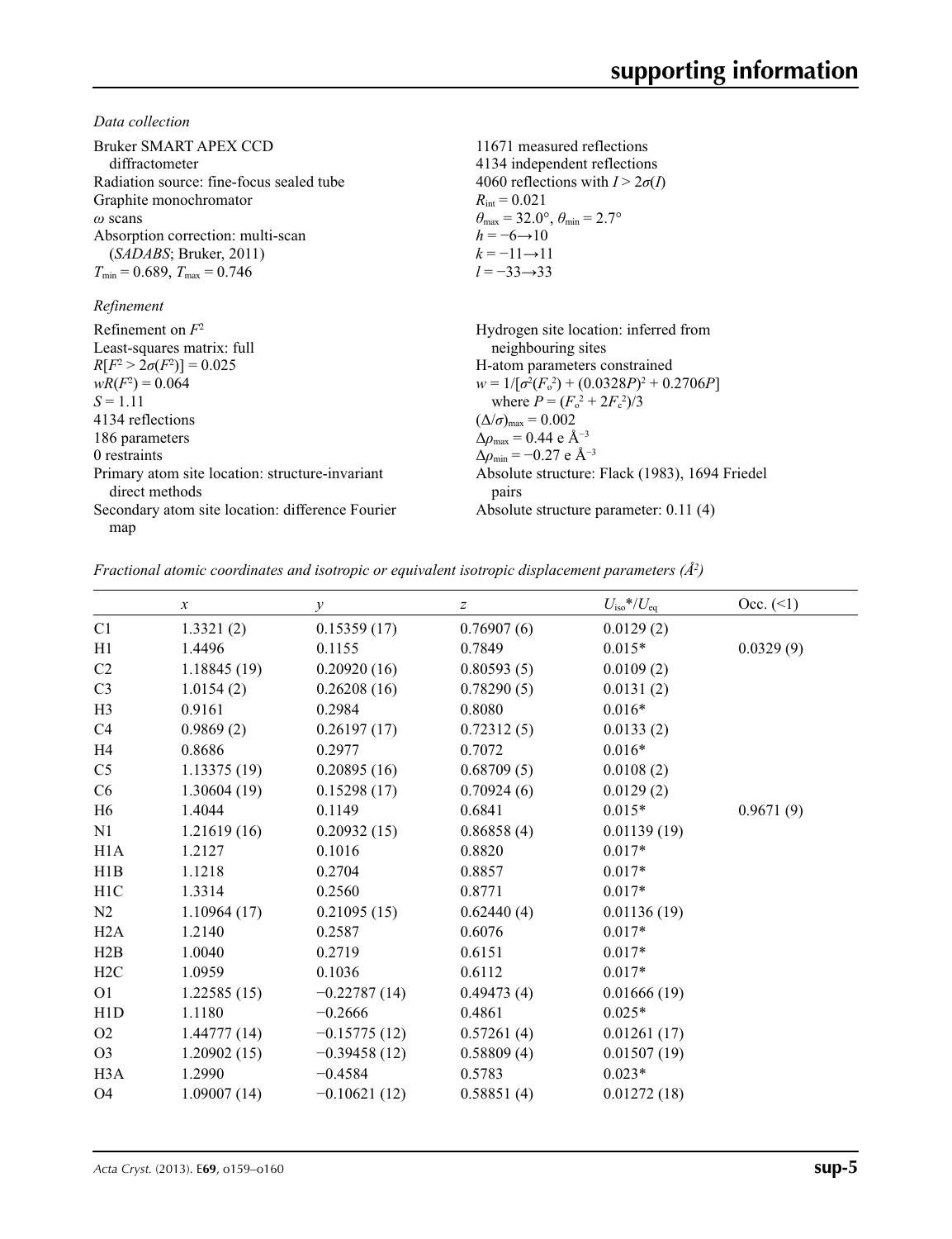| O <sub>5</sub>   | 1.66727(16) | 0.25284(15)   | 0.50298(4)   | 0.0190(2)   |           |
|------------------|-------------|---------------|--------------|-------------|-----------|
|                  |             |               |              |             |           |
| H <sub>5</sub>   | 1.7753      | 0.2093        | 0.4981       | $0.029*$    |           |
| O <sub>6</sub>   | 1.64342(16) | 0.10590(12)   | 0.60055(5)   | 0.01469(19) | 0.9671(9) |
| H <sub>6</sub> A | 1.5618      | 0.0408        | 0.5861       | $0.022*$    | 0.9671(9) |
| O <sub>6</sub> B | 1.690(5)    | 0.096(4)      | 0.5735(15)   | 0.01469(19) | 0.0329(9) |
| H6B              | 1.5907      | 0.0361        | 0.5728       | $0.022*$    | 0.0329(9) |
| O7               | 1.78483(14) | 0.38754(12)   | 0.59744(4)   | 0.01286(18) |           |
| O8               | 1.43146(14) | 0.34988(12)   | 0.57179(4)   | 0.01380(18) |           |
| P <sub>1</sub>   | 1.24379(5)  | $-0.21374(4)$ | 0.562311(13) | 0.00959(7)  |           |
| <b>P2</b>        | 1.63262(5)  | 0.28287(4)    | 0.569303(13) | 0.00987(7)  |           |
| C <sub>11</sub>  | 1.54768(5)  | 0.08734(5)    | 0.796787(14) | 0.01984(9)  | 0.9671(9) |
| C11B             | 1.5045(15)  | 0.0693(15)    | 0.6861(4)    | 0.01984(9)  | 0.0329(9) |
|                  |             |               |              |             |           |

*Atomic displacement parameters (Å2 )*

|                  | $U^{11}$    | $U^{22}$    | $U^{33}$    | $U^{12}$       | $U^{13}$       | $U^{23}$       |
|------------------|-------------|-------------|-------------|----------------|----------------|----------------|
| C1               | 0.0096(5)   | 0.0148(5)   | 0.0141(5)   | 0.0021(5)      | $-0.0011(4)$   | 0.0012(4)      |
| C2               | 0.0123(5)   | 0.0106(5)   | 0.0100(5)   | $-0.0001(5)$   | $-0.0002(4)$   | 0.0011(4)      |
| C <sub>3</sub>   | 0.0119(6)   | 0.0155(5)   | 0.0119(5)   | 0.0031(5)      | 0.0008(4)      | 0.0000(4)      |
| C4               | 0.0108(6)   | 0.0171(6)   | 0.0120(5)   | 0.0040(5)      | 0.0002(4)      | 0.0008(4)      |
| C <sub>5</sub>   | 0.0133(6)   | 0.0101(5)   | 0.0091(4)   | $-0.0008(5)$   | 0.0002(4)      | 0.0000(4)      |
| C6               | 0.0105(6)   | 0.0150(5)   | 0.0132(5)   | 0.0010(5)      | 0.0010(5)      | $-0.0011(4)$   |
| N1               | 0.0123(5)   | 0.0118(4)   | 0.0100(4)   | 0.0000(4)      | $-0.0011(4)$   | 0.0004(3)      |
| N2               | 0.0123(5)   | 0.0127(4)   | 0.0091(4)   | $-0.0006(4)$   | 0.0006(4)      | $-0.0009(4)$   |
| O <sub>1</sub>   | 0.0131(4)   | 0.0260(5)   | 0.0109(4)   | $-0.0043(4)$   | 0.0005(3)      | $-0.0040(4)$   |
| O <sub>2</sub>   | 0.0092(4)   | 0.0137(4)   | 0.0150(4)   | $-0.0019(4)$   | $-0.0006(4)$   | 0.0000(3)      |
| O <sub>3</sub>   | 0.0132(5)   | 0.0101(4)   | 0.0220(4)   | $-0.0001(4)$   | 0.0028(4)      | 0.0011(3)      |
| O <sub>4</sub>   | 0.0125(4)   | 0.0111(4)   | 0.0145(4)   | 0.0010(4)      | 0.0030(3)      | $-0.0013(3)$   |
| O <sub>5</sub>   | 0.0158(5)   | 0.0301(6)   | 0.0111(4)   | 0.0048(4)      | 0.0007(4)      | $-0.0045(3)$   |
| O <sub>6</sub>   | 0.0168(5)   | 0.0097(4)   | 0.0176(5)   | $-0.0014(4)$   | $-0.0033(4)$   | 0.0011(3)      |
| O <sub>6</sub> B | 0.0168(5)   | 0.0097(4)   | 0.0176(5)   | $-0.0014(4)$   | $-0.0033(4)$   | 0.0011(3)      |
| O <sub>7</sub>   | 0.0129(4)   | 0.0110(4)   | 0.0146(4)   | $-0.0013(4)$   | $-0.0023(3)$   | $-0.0019(3)$   |
| O <sub>8</sub>   | 0.0105(4)   | 0.0142(4)   | 0.0167(4)   | 0.0011(4)      | 0.0007(4)      | 0.0000(3)      |
| P <sub>1</sub>   | 0.00924(14) | 0.00981(12) | 0.00974(12) | $-0.00071(12)$ | 0.00054(11)    | $-0.00102(11)$ |
| P <sub>2</sub>   | 0.00882(14) | 0.00994(12) | 0.01085(13) | 0.00014(12)    | $-0.00035(11)$ | $-0.00110(11)$ |
| C11              | 0.01175(15) | 0.03455(19) | 0.01321(14) | 0.00876(14)    | $-0.00169(12)$ | 0.00062(13)    |
| C11B             | 0.01175(15) | 0.03455(19) | 0.01321(14) | 0.00876(14)    | $-0.00169(12)$ | 0.00062(13)    |
|                  |             |             |             |                |                |                |

*Geometric parameters (Å, º)*

| $C1-C2$    | 1.3898 (18) | $N2-H2B$     | 0.9100     |
|------------|-------------|--------------|------------|
| $C1-C6$    | 1.3921(17)  | $N2 - H2C$   | 0.9100     |
| $C1 - C11$ | 1.7228(14)  | $O1-P1$      | 1.5678(10) |
| $Cl-H1$    | 0.9500      | $O1 - H1D$   | 0.8400     |
| $C2-C3$    | 1.3889(18)  | $O2-P1$      | 1.5159(10) |
| $C2-M1$    | 1.4578(14)  | $O3 - P1$    | 1.5731(10) |
| $C3-C4$    | 1.3933(17)  | $O3$ —H $3A$ | 0.8400     |
| $C3-H3$    | 0.9500      | $O4 - P1$    | 1.5016(10) |
|            |             |              |            |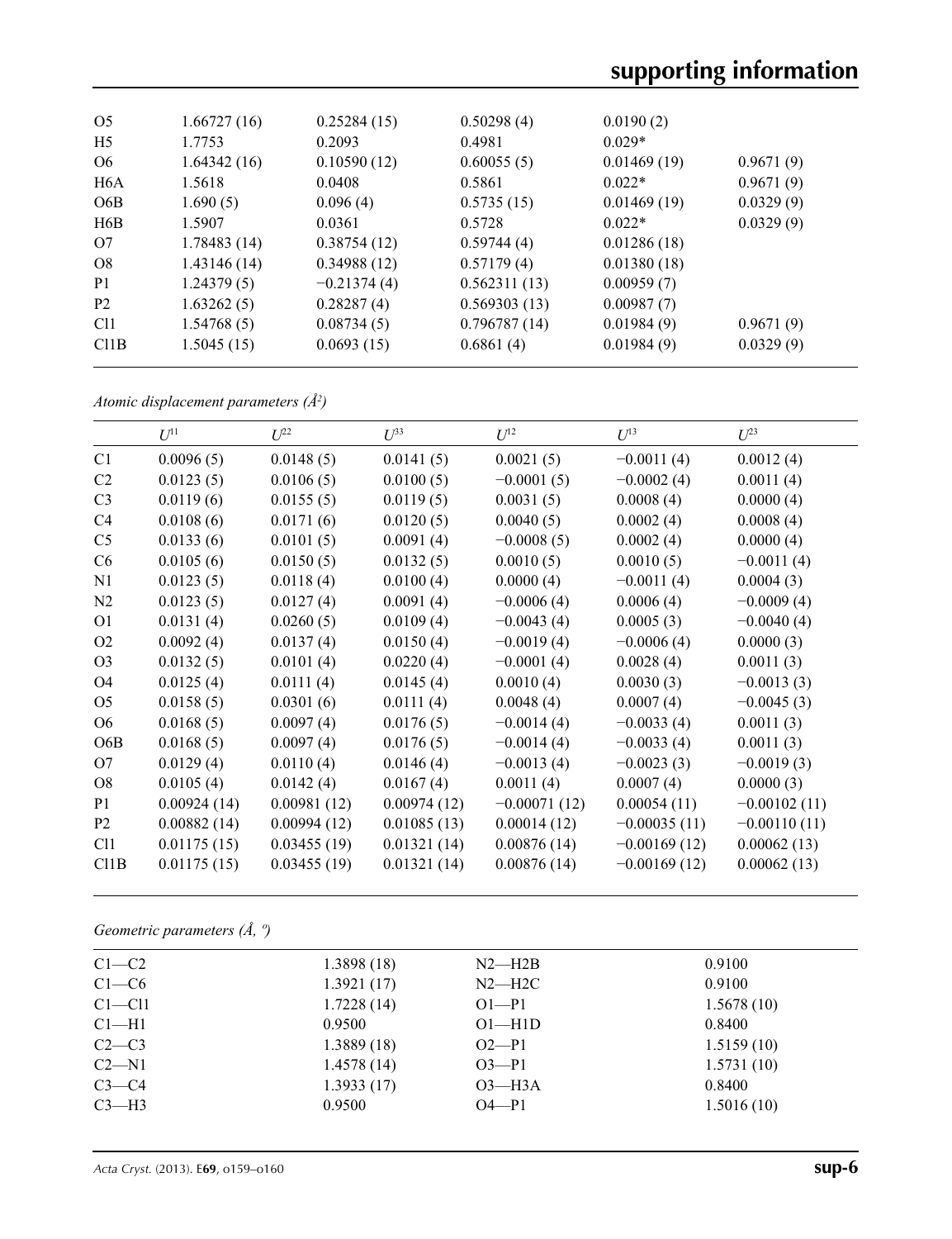| $C4 - C5$        | 1.3879(18)  | $O5 - P2$        | 1.5670(10)        |
|------------------|-------------|------------------|-------------------|
| $C4 - H4$        | 0.9500      | $O5 - H5$        | 0.8400            |
| $C5-C6$          | 1.3843(18)  | $O6 - P2$        | 1.5811(11)        |
| $C5 - N2$        | 1.4558(14)  | $O6 - H6A$       | 0.8400            |
| $C6 - C11B$      | 1.631(10)   | $O6 - H6B$       | 0.9243            |
| $C6 - H6$        | 0.9500      | $O6B - P2$       |                   |
| $N1 - H1A$       | 0.9100      | $O6B - H6B$      | 1.54(3)<br>0.8400 |
|                  |             |                  |                   |
| $N1 - H1B$       | 0.9100      | $O7 - P2$        | 1.5000(10)        |
| $N1 - H1C$       | 0.9100      | $O8 - P2$        | 1.5080(10)        |
| $N2-H2A$         | 0.9100      |                  |                   |
| $C2-C1-C6$       | 120.83(12)  | $C5 - N2 - H2A$  | 109.5             |
| $C2-C1-C11$      | 120.36(10)  | $C5 - N2 - H2B$  | 109.5             |
| $C6-C1-C11$      | 118.81 (10) | $H2A - N2 - H2B$ | 109.5             |
| $C2-C1-H1$       | 119.6       | $C5 - N2 - H2C$  | 109.5             |
| $C6-C1-H1$       | 119.6       | $H2A - N2 - H2C$ | 109.5             |
| $C3-C2-C1$       | 119.64(11)  | $H2B - N2 - H2C$ | 109.5             |
| $C3-C2-N1$       | 119.69(11)  | $P1 - O1 - H1D$  | 109.5             |
| $C1-C2-N1$       | 120.65(11)  | $P1 - O3 - H3A$  | 109.5             |
| $C2-C3-C4$       | 120.22(12)  | $P2 - O5 - H5$   | 109.5             |
| $C2-C3-H3$       | 119.9       | $P2 - O6 - H6A$  | 109.5             |
| $C4-C3-H3$       | 119.9       | P2-O6-H6B        | 101.4             |
| $C5-C4-C3$       | 119.11(12)  | P2-O6B-H6B       | 109.2             |
| $C5-C4-H4$       | 120.4       | $O4 - P1 - O2$   | 116.53(6)         |
| $C3-C4-H4$       | 120.4       | $O4 - P1 - O1$   | 112.54(6)         |
| $C6-C5-C4$       | 121.54(11)  | $O2-P1-O1$       | 104.62(6)         |
| $C6-C5-N2$       | 118.11(11)  | $O4 - P1 - O3$   | 104.82(5)         |
| $C4-C5-N2$       | 120.34(11)  | $O2-P1-O3$       | 110.77(6)         |
| $C5-C6-C1$       | 118.63(12)  | $O1-P1-O3$       | 107.34(6)         |
| $C5-C6-C11B$     | 138.9(4)    | $O7 - P2 - O8$   | 116.93(6)         |
| $C1-C6-C11B$     | 102.3(4)    | $O7 - P2 - O6B$  | 108.8(12)         |
| $C5-C6-H6$       | 120.7       | $O8 - P2 - O6B$  | 125.5(13)         |
| $C1-C6-H6$       | 120.7       | $O7 - P2 - O5$   | 113.36(6)         |
| $C2-M1-H1A$      | 109.5       | $O8 - P2 - O5$   | 103.63(6)         |
| $C2-M1-H1B$      | 109.5       | $O6B - P2 - O5$  | 82.8(13)          |
| $H1A - N1 - H1B$ | 109.5       | $O7 - P2 - O6$   | 105.14(6)         |
| $C2-M1-H1C$      | 109.5       | $O8 - P2 - O6$   | 109.93(6)         |
| $H1A - N1 - H1C$ | 109.5       | $O5 - P2 - O6$   | 107.60(6)         |
| $H1B-M1-H1C$     | 109.5       |                  |                   |

# *Hydrogen-bond geometry (Å, º)*

| $D$ —H | $H \cdots A$ | $D\cdots A$ | $D$ —H… $A$ |
|--------|--------------|-------------|-------------|
| 0.91   | 1.76         | 2.6726(15)  | 175         |
| 0.91   | 1.88         | 2.7807(15)  | 172         |
| 0.91   | 2.05         | 2.9155(15)  | 158         |
| 0.91   | 1.88         | 2.7886(15)  | 178         |
| 0.91   | 1.84         | 2.7450(15)  | 178         |
|        |              |             |             |